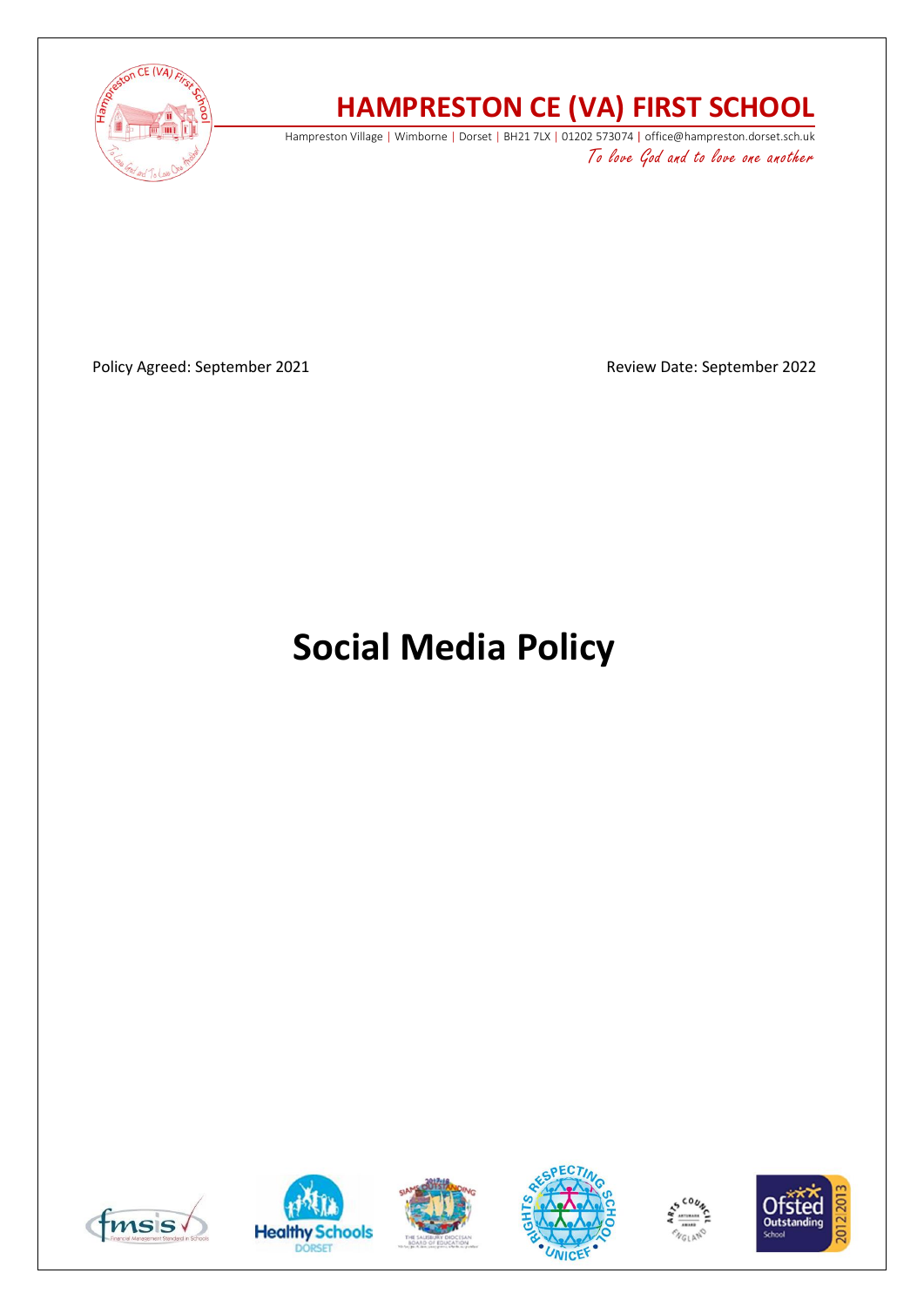The aim of this policy on social media is to provide a framework to enable employees to enjoy the benefits of social networking while understanding the standards of conduct expected by the school. It is intended to minimise the risks that can impact on the wellbeing of staff, pupils and the reputation of Hampreston CE (VA) First School.

# **1. Introduction**

The school recognises and embraces the numerous benefits and opportunities that social media offers. While employees are encouraged to engage, collaborate and innovate through social media, they should also be aware that there are some associated risks, especially around issues of safeguarding, bullying and personal reputation.

# **2. Purpose of the policy**

2.1 The purpose of this policy is to encourage good practice, to protect the school and its employees, and to promote the effective use of social media as part of the school activities.

2.2 This policy covers personal and professional use of social media and aims to encourage its safe use by the school and its employees.

2.3 The policy applies regardless of whether the social media is accessed using the school's ICT facilities and equipment, or equipment belonging to members of staff.

2.4 Personal communications via social media accounts that are likely to have a negative impact on professional standards or the school's reputation are within the scope of this policy.

2.5 This policy covers all individuals working at all levels and grades, including full-time and part-time employees, fixed-term employees and agency workers.

# **3. Roles, responsibilities and procedure**

3.1 Employees should:

- be aware of their online reputation and recognise that their online activity can be seen by others including parents, pupils and colleagues on social media
- ensure that any use of social media is carried out in line with this policy and other relevant policies, i.e. those of the employer
- be aware that any excessive use of social media in school may result in disciplinary action
- be responsible for their words and actions in an online environment.

They are therefore advised to consider whether any comment, photograph or video that they are about to post on a social networking site is something that they want pupils, colleagues, other employees of the trust, or even future employers, to read. If in doubt, don't post it!

3.2 Managers are responsible for:

- addressing any concerns and/or questions employees may have on the use of social media
- operating within the boundaries of this policy and ensuring that all staff understand the standards of behaviour expected of them.

3.3 Human resources (HR) is responsible for:

- giving specialist advice on the use of social media
- implementing and reviewing this policy.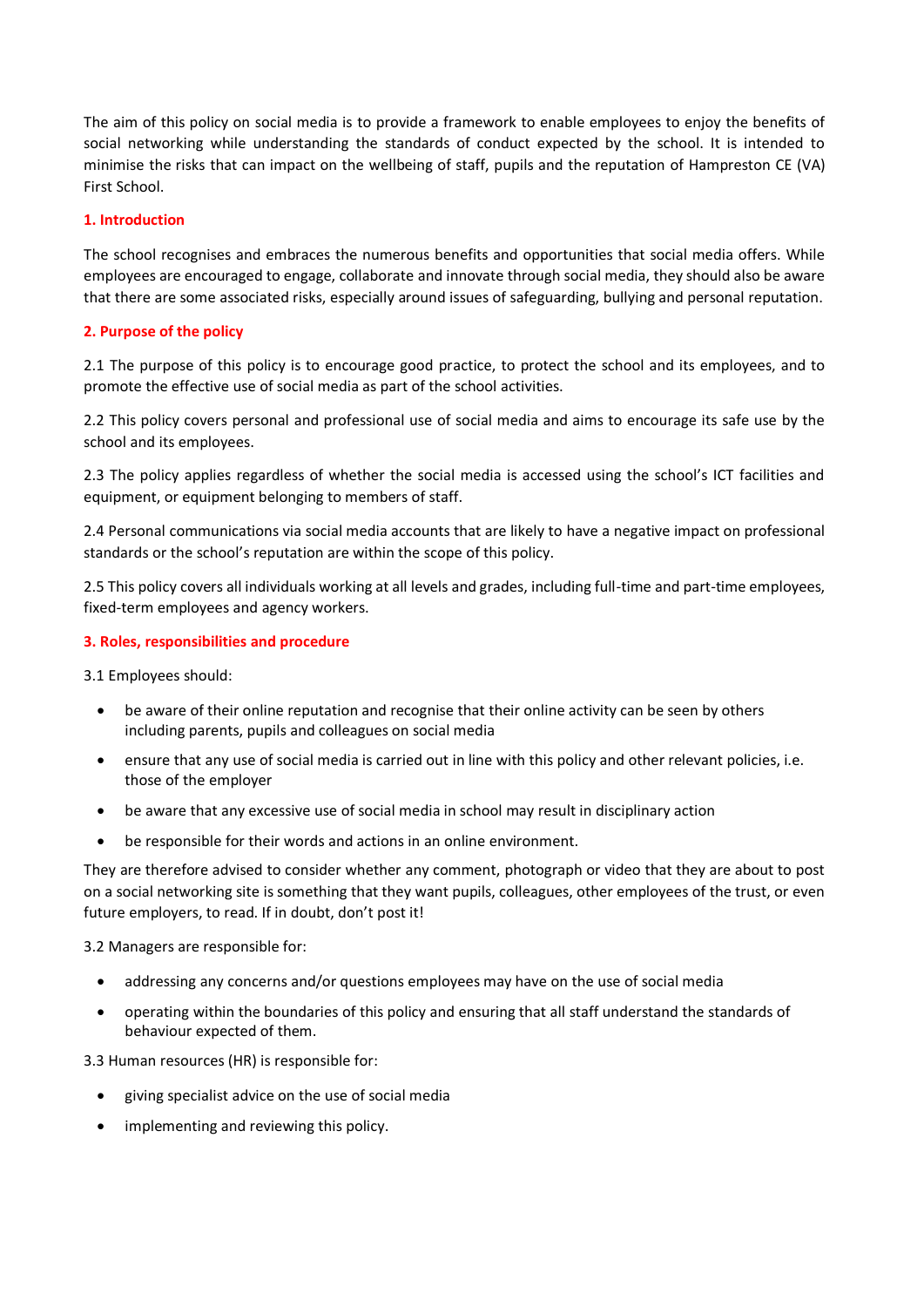# **4. Definition of social media**

4.1 Social media is a broad term for any kind of online platform which enables people to directly interact with each other. It allows people to share information, ideas and views. Examples of social media include blogs, Facebook, LinkedIn, Twitter, Google+, Instagram, Myspace, Flickr and YouTube.

# **5. Acceptable use**

5.1 Employees should be aware that content uploaded to social media is not private. Even if you restrict it to 'friends', there is still capacity for it to be re-posted or distributed beyond the intended recipients. Therefore, employees using social media should conduct themselves with professionalism and respect.

5.2 Employees should not upload any content on to social media sites that:

- is confidential to the school or its staff
- amounts to bullying
- amounts to unlawful discrimination, harassment or victimisation
- brings the school into disrepute
- contains lewd, sexually explicit, threatening or similarly inappropriate or offensive comments, images or video clips
- undermines the reputation of the school and/or individuals
- is defamatory or knowingly false
- breaches copyright
- is in any other way unlawful.

5.3 Employees should be aware of both professional and social boundaries and should not therefore accept or invite 'friend' requests from pupils or ex-pupils under the age of 18, or from parents on their personal social media accounts such as Facebook.

All communication with parents via social media should be through the school's social media accounts.

5.4 Employees should note that the use of social media accounts during lesson time is not permitted.

#### **6. Safeguarding**

6.1 The use of social networking sites introduces a range of potential safeguarding risks to children and young people. Potential risks can include, but are not limited to:

- online bullying
- grooming, exploitation or stalking
- exposure to inappropriate material or hateful language
- encouraging violent behaviour, self-harm or risk taking.

In order to mitigate these risks, there are steps you can take to promote safety on line:

- You should not use any information in an attempt to locate or meet a child.
- Ensure that any messages, photos or information comply with existing policies.

Further advice can be found in the appendix below.

#### **7. Reporting safeguarding concerns**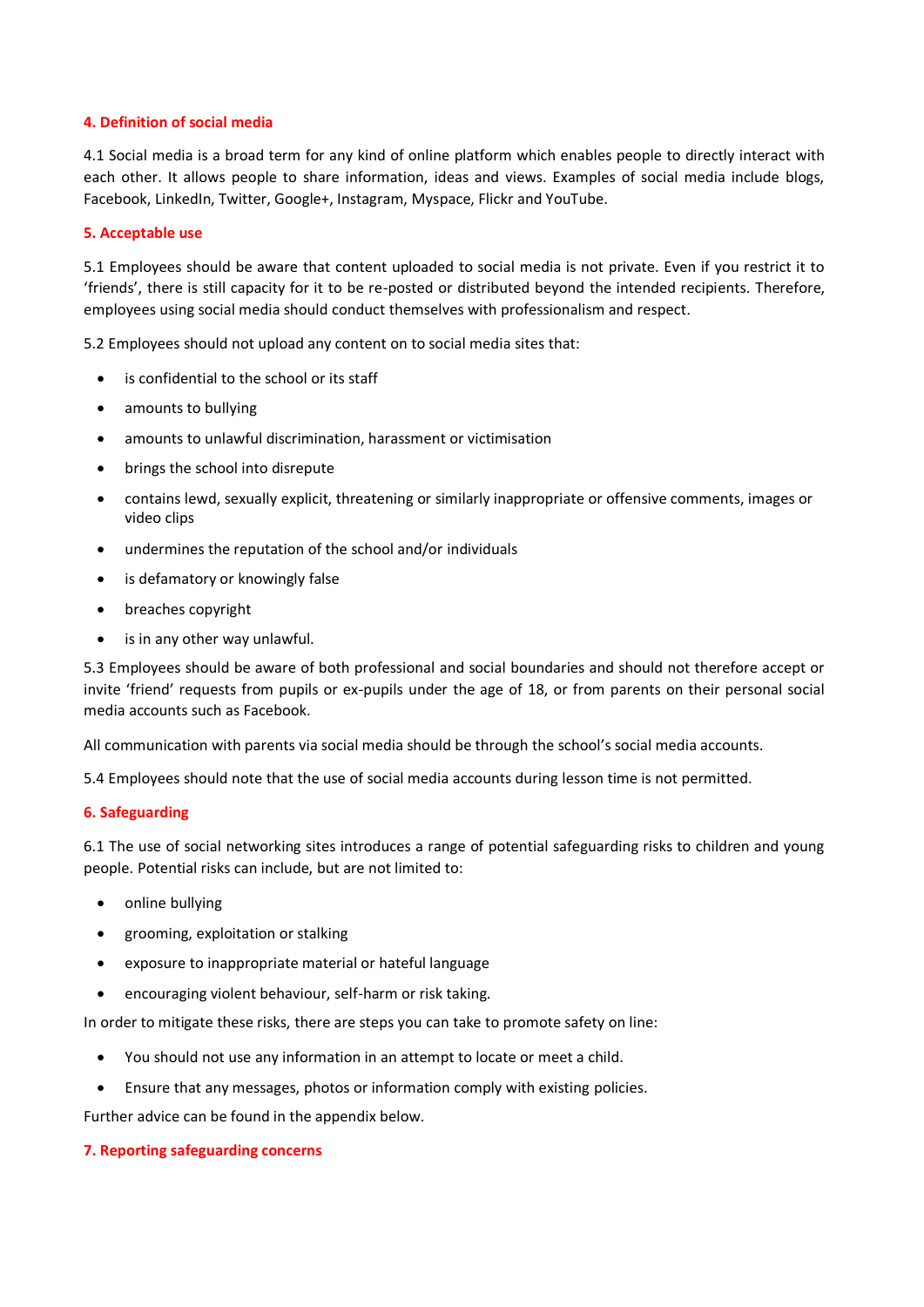7.1 Any content or online activity which raises a safeguarding concern must be reported to a Designated Safeguarding Lead in the school.

7.2 Any online concerns should be reported as soon as identified as urgent steps may need to be taken to support the child.

7.3 With regard to personal safeguarding, you should report any harassment or abuse you receive online while using your work accounts.

#### **8. Reporting, responding and recording cyberbullying incidents**

8.1 Staff should never engage with cyberbullying incidents. If in the course of your employment with this school, you discover a website containing inaccurate, inappropriate or inflammatory written material relating to you, or images of you which have been taken and/or which are being used without your permission, you should immediately report this to a senior manager at your school.

8.2 Staff should keep any records of the abuse such as text, emails, voicemail, website or social media. If appropriate, screen prints of messages or web pages could be taken and the time, date and address of site should be recorded.

# **9. Action by employer: inappropriate use of social media**

9.1 Following a report of inappropriate use of social media, the senior manager will conduct a prompt investigation.

9.2 If in the course of the investigation, it is found that a pupil submitted the material to the website, that pupil will be disciplined in line with the school's behaviour policy.

9.3 The senior manager, where appropriate, will approach the website hosts to ensure the material is either amended or removed as a matter of urgency, i.e. within 24 hours. If the website requires the individual who is complaining to do so personally, the school will give their full support and assistance.

9.4 Checks will be carried out to ensure that the requested amendments or removals are made. If the website(s) does not co-operate, the senior manager will contact the internet service provider (ISP) as the ISP has the ability to block access to certain sites and, in exceptional circumstances, can close down a website.

9.5 If the material is threatening and/or intimidating, senior management will, with the member of staff's consent, report the matter to the police.

9.6 The member of staff will be offered full support and appropriate stress counselling.

#### **10. Breaches of this policy**

10.1 Any member of staff suspected of committing a breach of this policy (or if complaints are received about unacceptable use of social networking that has potentially breached this policy) will be investigated in accordance with the school's bullying or disciplinary procedure.

The member of staff will be expected to co-operate with the school's investigation which may involve:

- handing over relevant passwords and login details
- printing a copy or obtaining a screenshot of the alleged unacceptable content
- determining that the responsibility or source of the content was in fact the member of staff.

10.2 The seriousness of the breach will be considered including the nature of the content, how long the content remained visible on the social media site, the potential for recirculation by others and the impact on the school or the individuals concerned.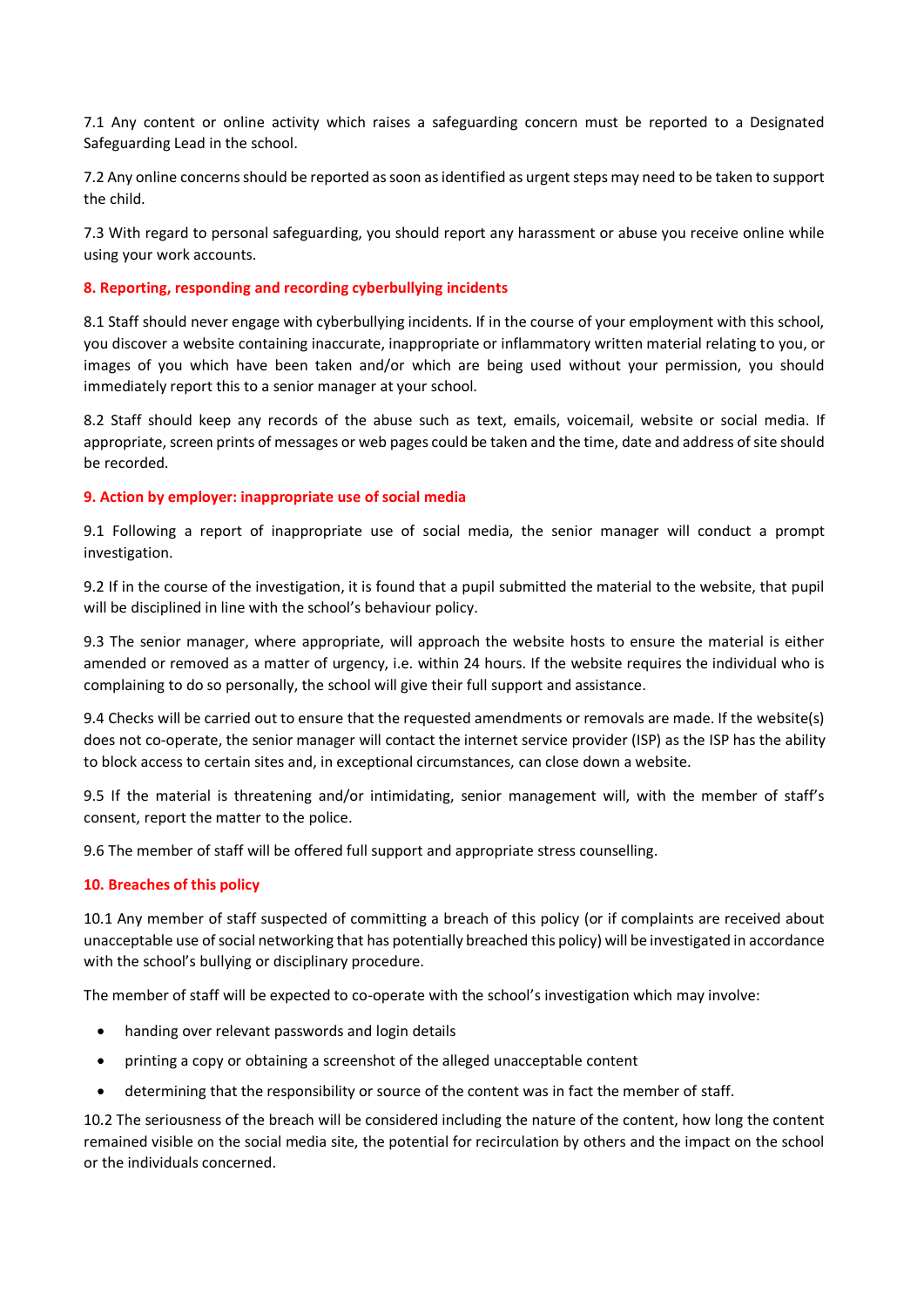10.3 Staff should be aware that actions online can be in breach of the harassment/IT/equality policies and any online breaches of these policies may also be treated as conduct issues in accordance with the disciplinary procedure.

10.4 If the outcome of an investigation leads to disciplinary action, the consequences will be dealt with in accordance with the appropriate procedures. Serious breaches could result in the dismissal of the employee.

10.5 Where conduct is considered to be unlawful, the school will report the matter to the police and other external agencies.

# **11. Monitoring and review**

11.1 If the manager reasonably believes that an employee has breached this policy, from time to time the school will monitor or record communications that are sent or received from within the school's network.

11.2 This policy will be reviewed on a yearly basis and, in accordance with the following, on an as-and-whenrequired basis:

- legislative changes
- good practice guidance
- case law
- significant incidents reported.

11.3 This policy does not form part of any employee's contract of employment and may also, after consultation with the trade unions, be amended from time to time by the school.

#### **12. Legislation**

12.1 Acceptable use of social networking must comply with UK law. In applying this policy, the school will adhere to its rights, responsibilities and duties in accordance with the following:

- Regulation of Investigatory Powers Act 2000
- General Data Protection Regulations (GDPR) 2018
- The Human Rights Act 1998
- The Equality Act 2010
- The Defamation Act 2013

#### 13. Conclusion

13.1 The internet is a fast-moving technology and it is impossible to cover all circumstances or emerging media – the principles set out in this policy must be followed irrespective of the medium.

When using social media, staff should be aware of the potential impact on themselves and the employer, whether for work-related or personal use; whether during working hours or otherwise; or whether social media is accessed using the employer's equipment or using the employee's equipment.

Staff should use discretion and common sense when engaging in online communication. There are some general rules and best practice in the appendix which staff may find helpful.